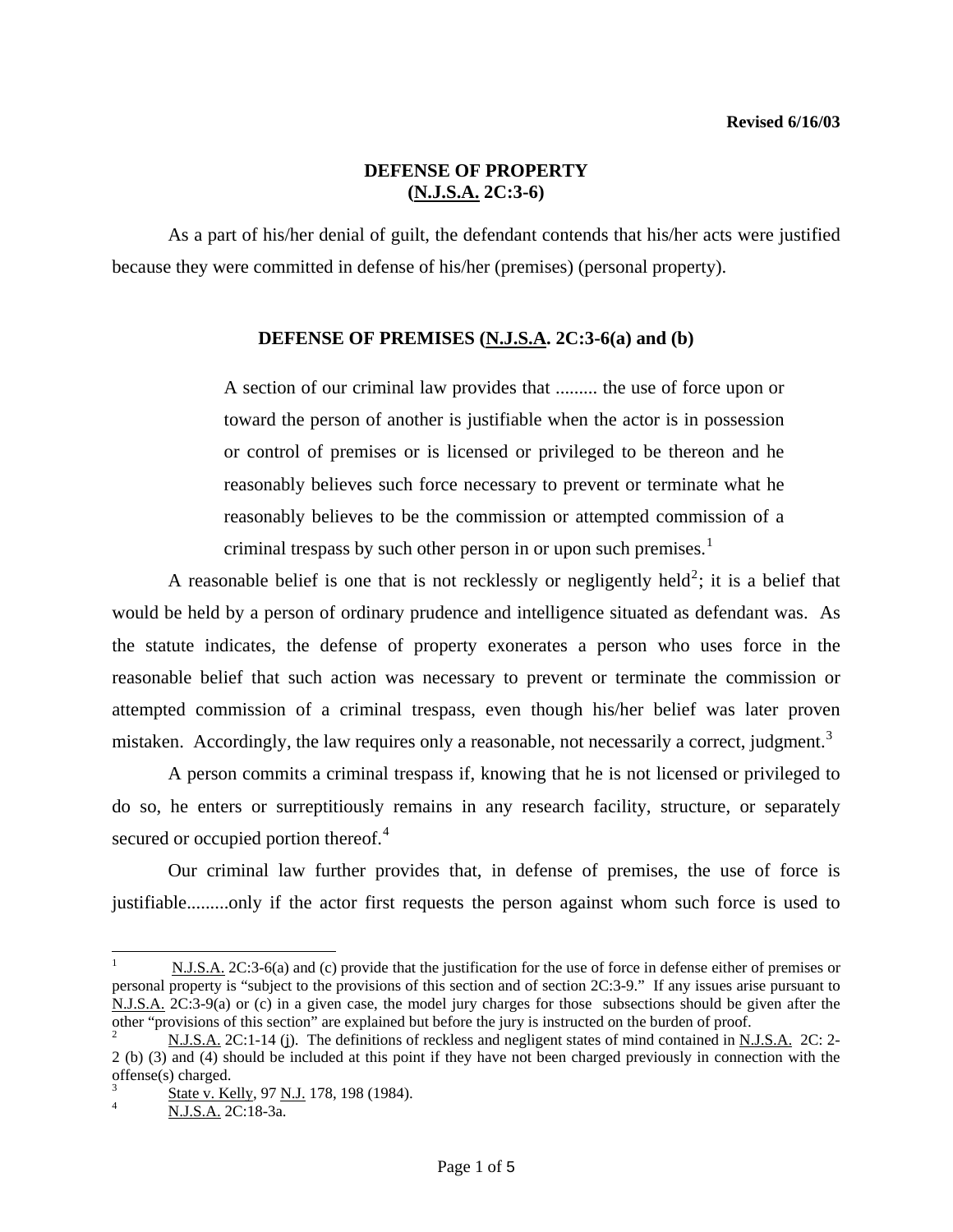#### **DEFENSE OF PROPERTY (N.J.S.A. 2C:3-6)**

desist from his interference with the property, unless the actor reasonably believes that (a) such request would be useless; (b) it would be dangerous to himself or another person to make the request or (c) substantial harm will be done to the physical condition of the property which is sought to be protected before the request can effectively be made.

 The use of force to defend premises is not justifiable if the actor knows that the exclusion of the trespasser will expose him/her to substantial danger of serious bodily harm.

Serious bodily harm is defined as:

Bodily harm which creates a substantial risk of death or which causes serious, permanent disfigurement or protracted loss or impairment of the function of any bodily member or organ [WHERE APPLICABLE: or which results from aggravated sexual assault or sexual assault].<sup>[5](#page-0-4)</sup>

# **[USE OF DEADLY FORCE]**

 The use of deadly force is not justifiable in the defense of premises unless the actor reasonably believes that **[CHOOSE APPLICABLE PROVISION]:**

 (a) The person against whom the force is used is attempting to dispossess him/her of his/her dwelling otherwise than under a claim of right to its possession. A dwelling means any building or structure, though movable or temporary, or a portion thereof, which is for the time being the actor's home or place of lodging....<sup>[6](#page-1-0)</sup> [If applicable, insert Model Jury Charge on Claim of Right, pursuant to N.J.S.A. 2C:20-2c.].

## **OR**

(b) The person against whom the force is used is attempting to commit or consummate [CHOOSE: arson, burglary, robbery or other criminal theft or property destruction.] [At this point, instruct the jury on applicable offense, along with proper instruction on attempt].

Deadly force is defined as force which the actor uses with the purpose of causing or which he knew created a substantial risk of causing death or serious bodily harm.<sup>[7](#page-1-1)</sup>

[**CHARGE WHERE APPROPRIATE**: Purposely firing a firearm in the direction of

<span id="page-1-2"></span> 5 N.J.S.A. 2C:3-11d. 6

<span id="page-1-0"></span> $\frac{N.J.S.A.}{N.I.S.A.}$  2C:3-11c.

<span id="page-1-1"></span>N.J.S.A. 2C: 3-11b.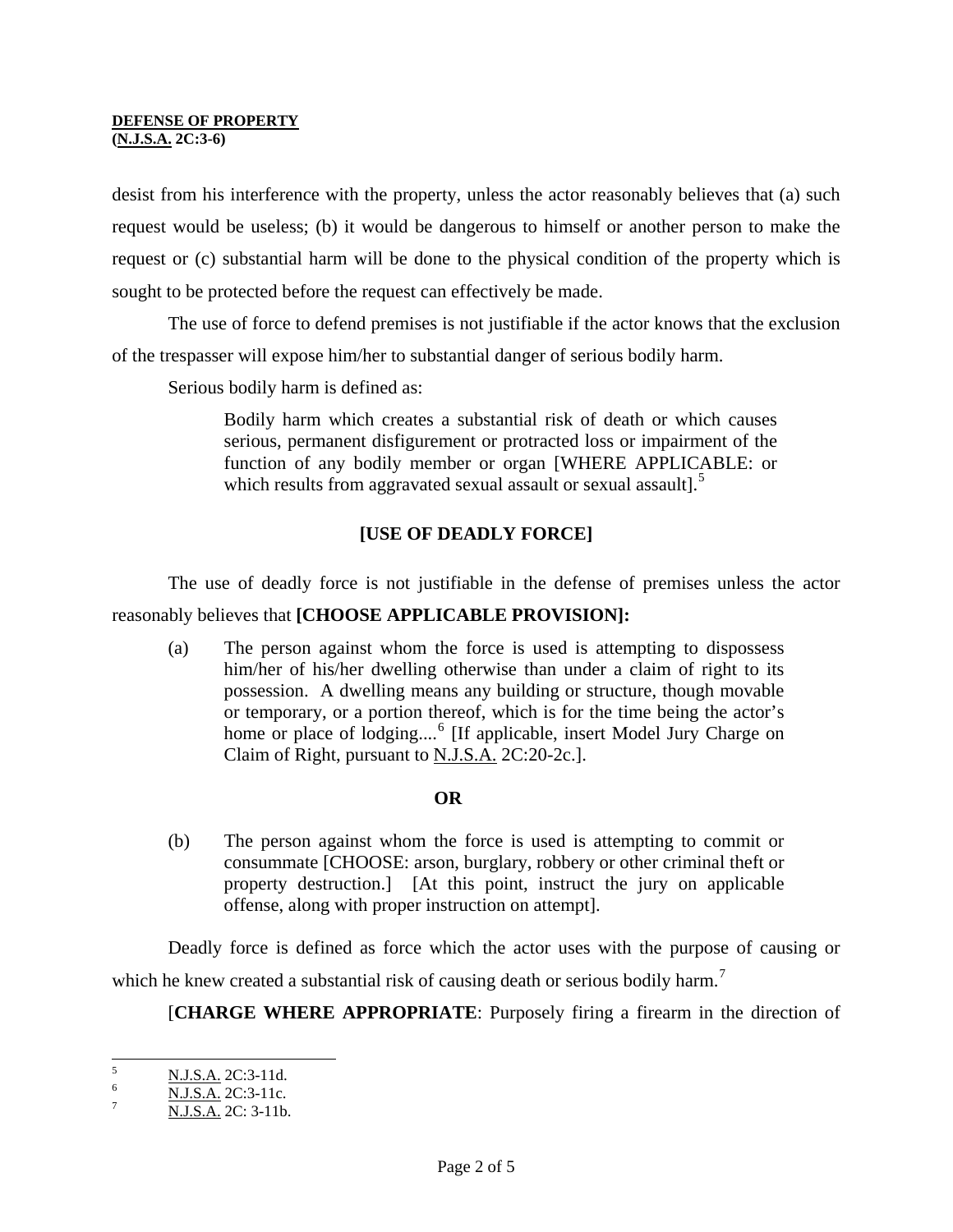another person or at a vehicle, building or structure in which another person is believed to be constitutes deadly force.<sup>[8](#page-1-2)</sup>]

 [**CHARGE WHERE APPROPRIATE**: A threat to cause death or serious bodily harm by the production of a weapon or otherwise, so long as the actor's purpose is limited to creating an apprehension that he/she will use deadly force if necessary, does not constitute deadly force.<sup>[9](#page-2-0)</sup>]

 However, even in the instance(s) just mentioned, the use of deadly force is not justified unless the actor reasonably believes that [**CHOOSE APPLICABLE PROVISION**]:

 (i) the person against whom it is employed has employed or threatened deadly force against or in the presence of the actor.

### **OR**

(ii) the use of force other than deadly force to prevent the commission or the consummation of the crime would expose the actor or another in his/her presence to substantial danger of bodily harm. "Bodily harm" means physical pain, or temporary disfigurement, or impairment of physical condition. $^{10}$  $^{10}$  $^{10}$ 

 If an actor is within a dwelling at the time that he/she used deadly force to prevent the commission or consummation of [crime about which the jury has been instructed], this fact alone is sufficient to establish that he/she reasonably believed that he/she was in substantial danger of bodily harm. In other words, if defendant was within a dwelling when he/she used deadly force against [name of alleged victim], you must find that he/she reasonably believed that he/she was in substantial danger of bodily injury unless the State disproves that finding beyond a reasonable doubt.<sup>[11](#page-2-2)</sup> I have already defined the term "dwelling" for you.

**[IN ALL CASES INVOLVING USE OF DEADLY FORCE**]: I have already defined "deadly force" and "reasonable belief" for you.

## **DEFENSE OF PERSONAL PROPERTY (N.J.S.A. 2C: 3-6(c) and (d)**

 8 Ibid. <sup>9</sup>

<span id="page-2-0"></span>Ibid. Note, however, that this portion of N.J.S.A. 2C:3-11b is not applicable if a weapon is actually used (e.g., a brandished firearm is actually fired). <u>State v. Moore</u>, 158 <u>N.J.</u> 292, 305-308 (1999).<br><sup>10</sup> N.J.S.A. 2C:3-6b(3)(c)(ii) and 1-13e; N.J.R.E. 301. Although the provisions of N.J.R.E. 303 apply only to

<span id="page-2-1"></span>

<span id="page-2-3"></span><span id="page-2-2"></span>presumptions against the accused in criminal cases, this portion of the charge avoids the use of the term "presumption" or "presumed" contained in this subsection.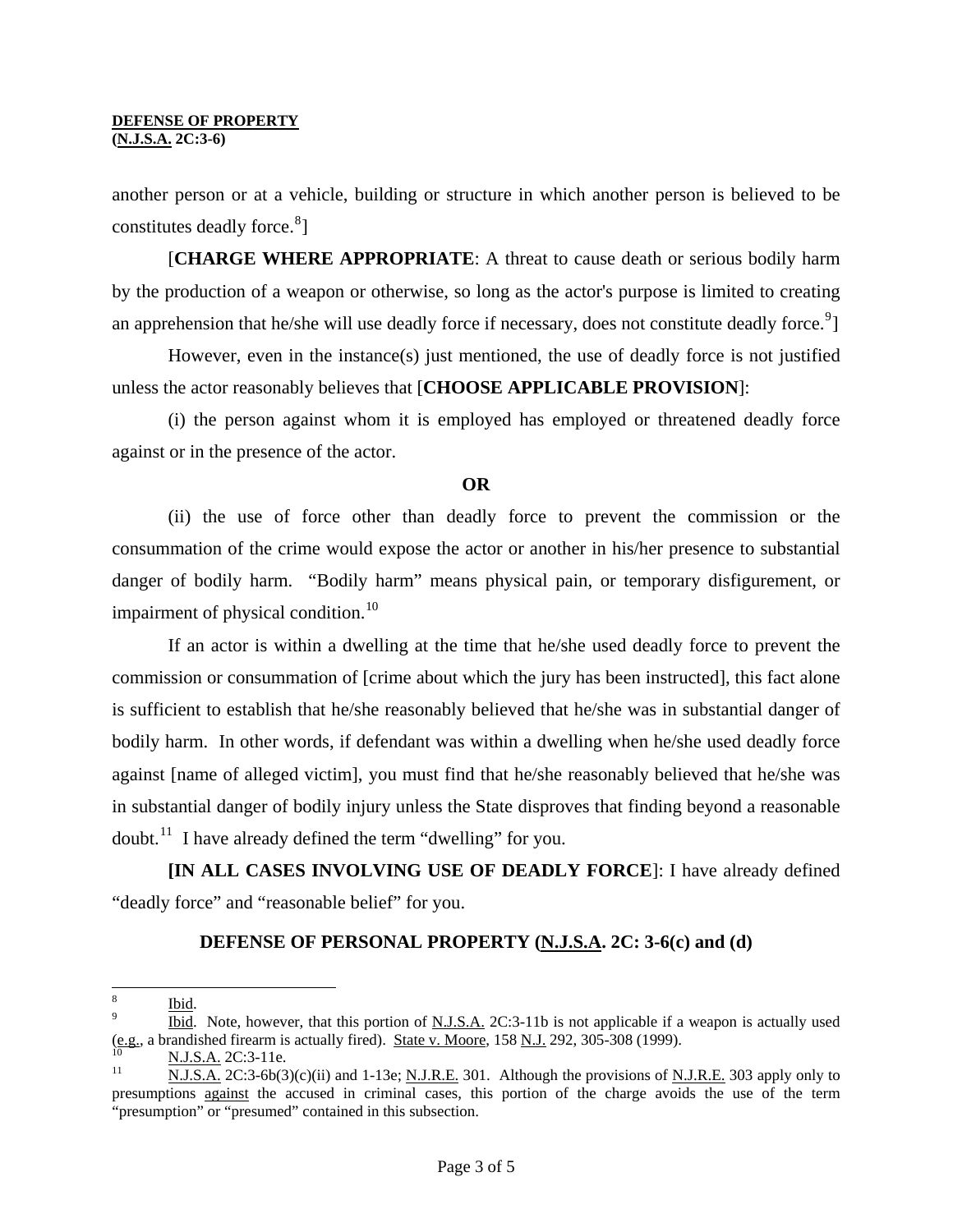A section of our criminal law provides that...

the use of force upon or toward the person of another is justifiable when the actor reasonably believes it necessary to prevent what he reasonably believes to be an attempt by such other person to commit [**CHOOSE APPLICABLE CRIME**: theft, criminal mischief or other criminal interference with personal property in his possession or in the possession of another for whose protection he acts].

[Define offense or offenses by the "victim" which may be involved, as well as the appropriate

instructions for attempt, if applicable.]

Our criminal law further provides that in the defense of personal property.

the use of force is justifiable only if the actor first requests the person against whom such force is used to desist from his interference with the property, unless the actor reasonably believes that (a) such request would be useless; (b) it would be dangerous to himself or another to make the request; or (c) substantial harm will be done to the physical condition of the property which is sought to be protected before the request can effectively be made.

[Define reasonable belief as in the preceding section.]

 The use of force to defend personal property is not justifiable if the actor knows that the exclusion of the person attempting to commit [crime alleged] will expose him/her to substantial danger of serious bodily harm.

Serious bodily harm is defined as:

Bodily harm which creates a substantial risk of death or which causes serious, permanent disfigurement or protracted loss or impairment of the function of any bodily member or organ [WHERE APPLICABLE: or which results from aggravated sexual assault or sexual assault]. $^{12}$  $^{12}$  $^{12}$ 

## **[USE OF DEADLY FORCE]**

[N.J.S.A. 2C:3-6d(2) provides that "[t]he use of deadly force in defense of personal

 $12<sup>12</sup>$ 12 N.J.S.A. 2C:3-11 d.